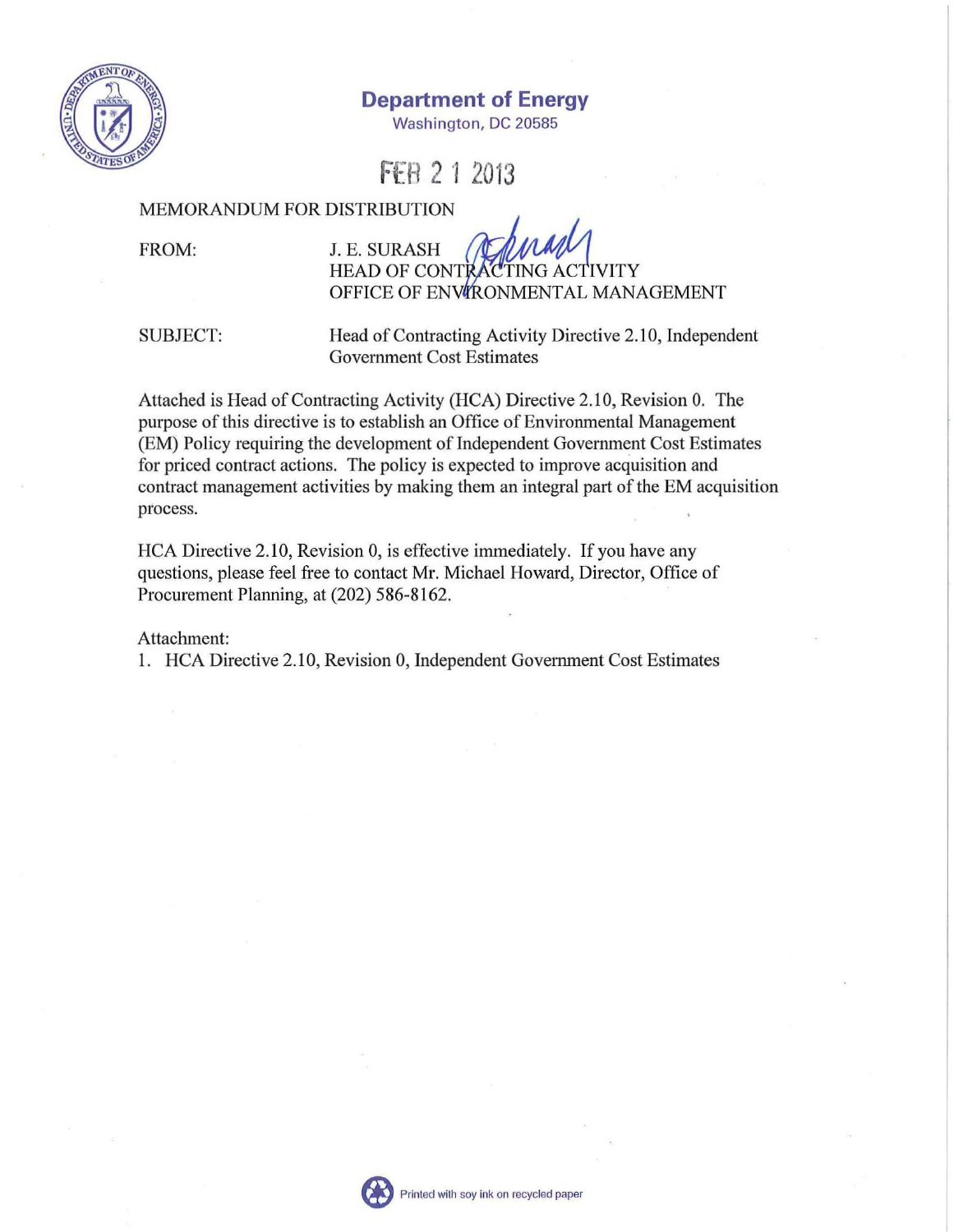#### **Distribution**

Barbara J. Jackson, Director, Procurement and Contracts Division, Oak Ridge Office Marc T. McCusker, Director, Contracts and Property Management Division, Office of River Protection

Andrew H. Wirkkala, Director, Procurement Division, Richland Operations Office

Craig J. Armstrong, Director, Acquisition Management Division, Savannah River Operations Office

David H. Hess, Assistant Director, Office of Contracting, Environmental Management Consolidated Business Center

cc: Terry Brennan, EMCBC Diane Snow, CBFO Pam Thompson, PPPO Michael L. Adams, ID Michael Howard, EM-51 Reggie James, EM-52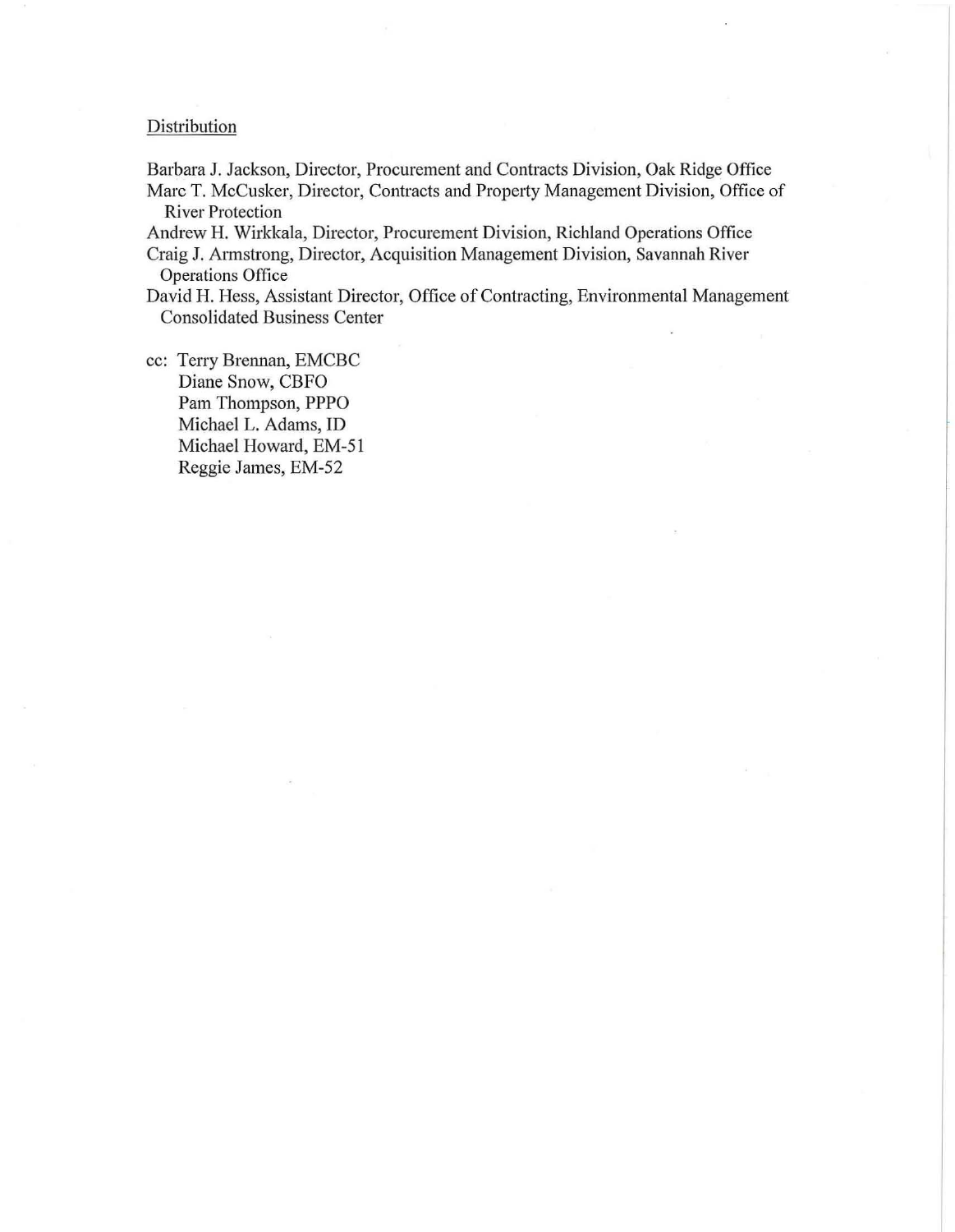# **U. S. DEPARTMENT OF ENERGY OFFICE OF ENVIRONMENTAL MANAGEMENT Environmental Management Head of Contracting Activity Directive**

## **Title: Independent Government Cost Estimates**

| Directive:                                                        | <b>Revision Number: 0</b> | <b>Effective Date:</b> |
|-------------------------------------------------------------------|---------------------------|------------------------|
| <b>Environmental Management</b><br>Head Contracting Activity 2.10 |                           |                        |

- 1. **Policy**: The Environmental Management Program shall operate under the following programmatic requirements:
	- a. Independent Government Cost Estimates (IGCE) are required to support proper planning of acquisitions and to implement program management and oversight per Office of Management and Budget's (OMB) Circular A-11, Part 7, Capital Programming Guide. It is also considered as one of the best practices in the Office of Procurement Planning's "*Guide to Best Practices for Performance-Based Service Contracting."* Consequently, it is the policy of the Office of Environmental Management (EM) that an IGCE shall be prepared and furnished to the Contracting Officer (CO) at the earliest practicable time for each proposed contract action anticipated to exceed the Simplified Acquisition Threshold (SAT). The estimate shall be prepared in as much detail as though the Government were competing for the award. The CO may also request an IGCE when the anticipated cost is under the SAT amount.
	- b. It is the policy of EM that the IGCE will be used as the Government's own estimated cost/price of the proposed acquisition.

Its purposes are to: (1) serve as the basis for reserving funds for the contract as part of acquisition planning; (2) serve as a basis for comparing costs or prices proposed by offerors; (3) assist in determining cost/price realism and/or reasonableness; (4) assist in determining whether or not the offeror/contractor understands the scope and contract requirements; and (5) assist in establishing the Government's initial negotiation position.

c. An IGCE is an estimate prepared for evaluating and validating contractor proposals presented during the Acquisition or Contract Management phase and represent a specific scope of work that will be accomplished over a specific timeframe. The IGCE is based on the scope of work outlined in the solicitation and established contract requirements.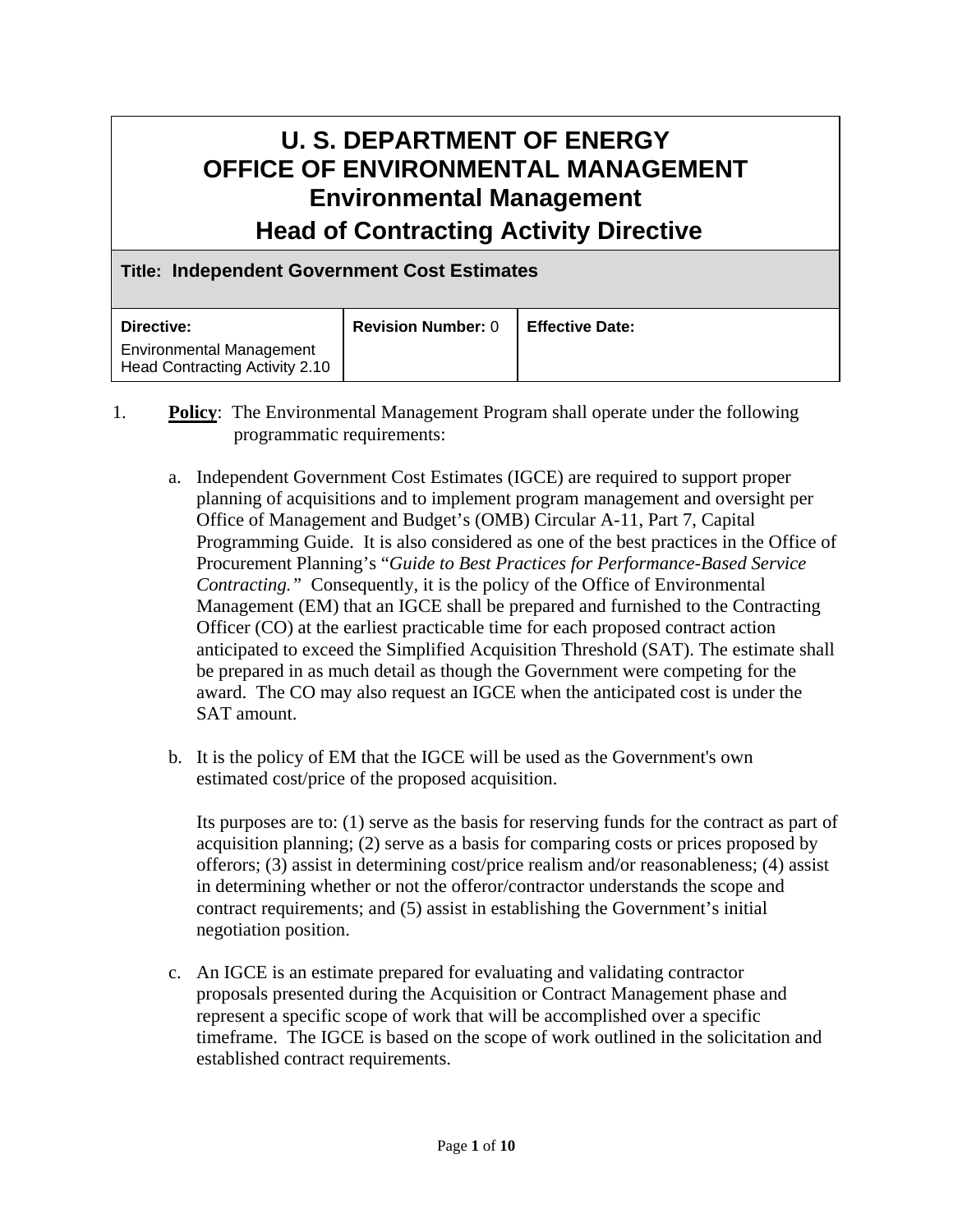- 2. **Objective**: The objective of this directive is to establish the policy and institutionalize the use of IGCEs to improve EM's acquisition and contract management efforts.
	- a. IGCEs are an integral part of an effective acquisition program and support the EM Acquisition Center Business Model. For the purposes of this directive, the IGCE refers to the cost estimate for a scope of work for any priced contract action.
	- b. Acquisition regulations require analysis of price/cost to determine either a reasonable price in the event of a fixed priced contract or a realistic cost will result from award of all contract requirements. The results of any contract action in terms of quality and reasonableness of price/cost relies heavily on the accuracy and reliability of the IGCE.
	- c. An IGCE should be developed based on the exact same Statement of Work (SOW) or Performance-based Work Statement (PWS) (describing scope, terms and conditions, contract clauses, etc.) used by the contractor. It is the government's estimate of the resources and projected costs a contractor will incur in the performance of a contract. These costs include direct costs such as labor, supplies, equipment, or transportation and indirect costs such as labor overhead, material overhead, as well as general and administrative expenses, profit or fee.
	- d. The IGCE plays an important role in the contractor bid evaluation and selection/award processes, and its development can also be a great value in making the actual bid documents and contract language more effective by clearing up ambiguous elements and identifying possible scope omissions.
	- e. The IGCE can play a vital role in helping identify what is "reasonable" because the IGCE is the Government's best independent estimation of the potential cost of a contract. A detailed and well-documented IGCE is a valuable tool for supporting cost realism analyses. The IGCE also supports a Price Analysis, which is an estimate of the "should pay" price that the Government should reasonably expect to pay based on current competitive market conditions. The IGCE is an aid in deciding whether to go ahead with the acquisition as well as provide supportive documentation that is used during the source selection phase.
- 3. **Applicability**: This directive applies to all EM organizations.

EM personnel having contracting authority to obligate EM or non-EM funds and to personnel otherwise involved in processing EM procurements under the cognizance of the EM Head of Contracting Authority (HCA).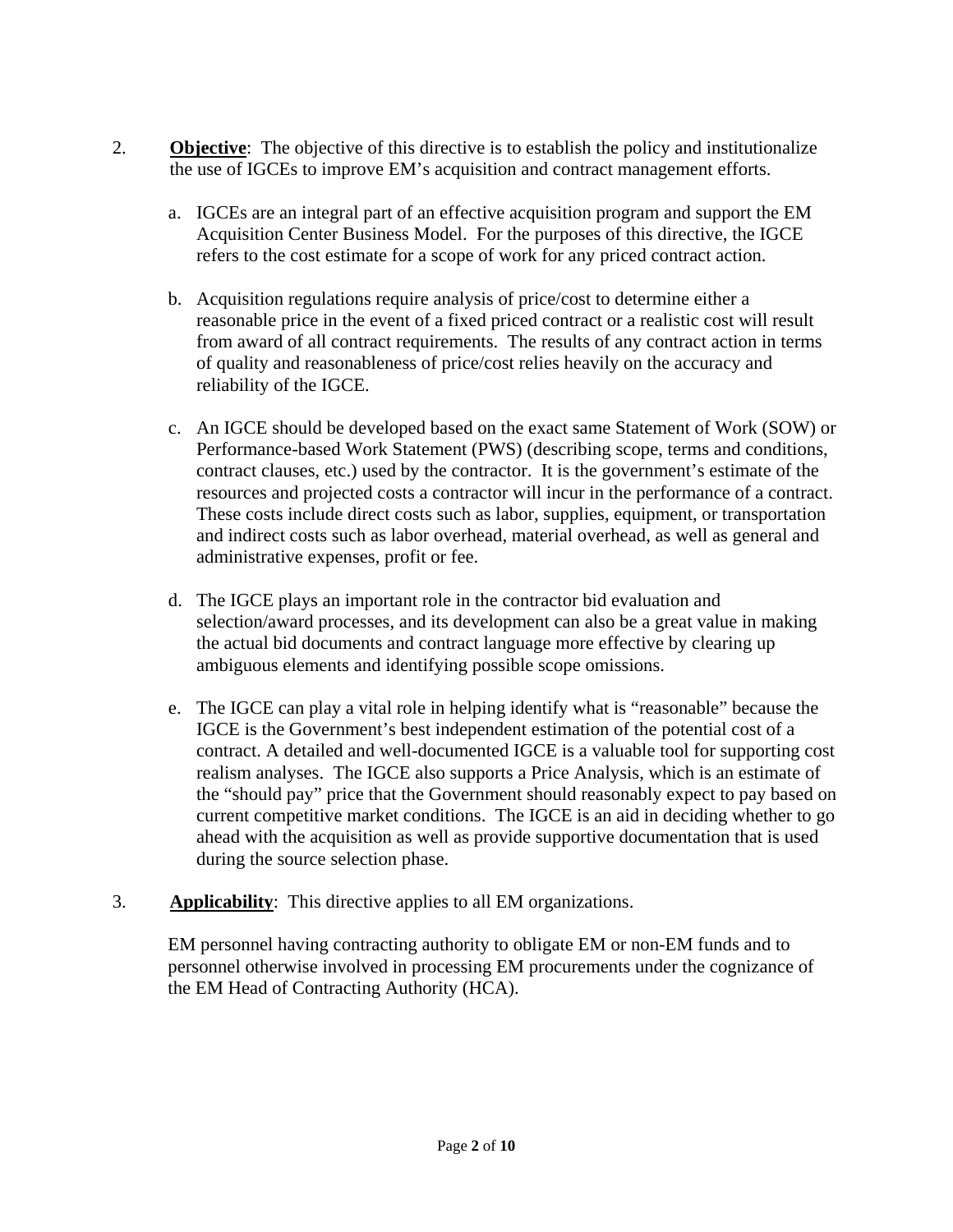# 4. **Requirements**:

## All EM Priced Contract Actions:

- a. An IGCE of total contract costs shall be prepared for each proposed contract action that exceeds the SAT and furnished to the Contracting Officer (CO) at the earliest practicable time for each proposed contract action. A preliminary IGCE shall be furnished before the final Request for Proposal (RFP) is released, and may be amended based on changes to the RFP. A final IGCE reflecting any changes to the scope of work shall be furnished before receipt of proposals.
- b. The IGCE is a cost estimate based on the requirements [SOW, PWS, Statement of Objectives, or other specifications], and historical experience, without the influence of potential contractor sources.
- c. When an Acquisition Integrated Project Team (AIPT) or Source Evaluation Board (SEB) is established for the priced contract action, a cost engineer/estimator who is responsible for leading the development of the IGCE shall be included on the AIPT. The Acquisition Planning Manager (APM), CO, and AIPT shall provide all necessary acquisition documentation (i.e., SOW or PWS that describes scope, contract terms and conditions, contract clauses, etc.) that will be used as the basis for the contractor's proposal to the cost engineer/estimator to be used as the basis for the IGCE. Input from the program or project-specific technical and business disciplines is also essential to ensure the IGCE is comprehensive, high quality, and credible.
- d. For any other priced contract action not covered by paragraph 3c, the CO, in coordination with the site or project technical authority, shall be responsible for obtaining the resources necessary to prepare the IGCE.
- e. This HCA Directive does not apply to grants, cooperative and financial agreements executed by EM.

## Cost Engineer/Cost Estimator:

- a. The cost engineer/cost estimator shall ensure an IGCE of total contract costs for any priced contract action shall be prepared and furnished to the CO at the earliest practicable time for each proposed contract action. The IGCE shall be a high-quality estimate that is credible, well-documented, accurate and comprehensive. An IGCE should be:
	- Credible when the assumptions and estimates are realistic. It has undergone a rigorous peer review, the level of confidence associated with the point estimate has been identified and a sensitivity analysis (i.e., an examination of the effect of changing one variable relative to the cost estimate while all other variables are held constant in order to identify which variable most affects the cost estimate)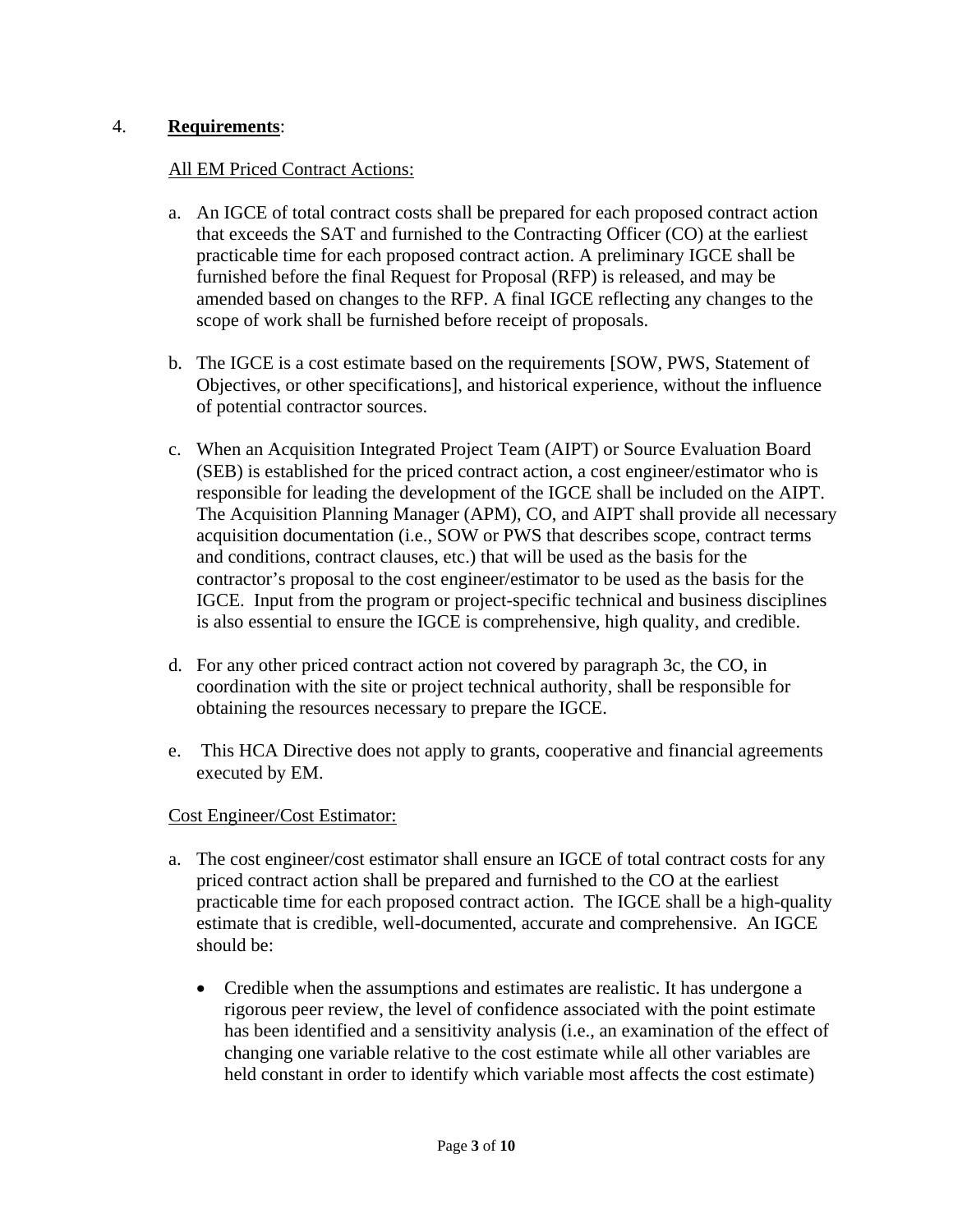has been conducted;

- Well-documented when supporting documentation includes a narrative explaining the process, sources, and methods used to create the estimate and identifies the underlying data and assumptions used to develop the estimate;
- Accurate when actual costs deviate little from the assessment of costs likely to be incurred; and
- Comprehensive when it accounts for all possible costs associated with the priced contract action, is structured in sufficient detail to insure that costs are neither omitted nor duplicated, and has been formulated by an estimating team with composition commensurate with the assignment.
- b. For all EM Priced Contract Actions of \$5M and above the IGCE should be prepared using The Twelve Steps of High-Quality Cost Estimating Process identified in the U.S. Government Accountability Office (GAO) Cost Estimating and Assessment Guide (http://www.gao.gov/products/GAO-09-3SP).
- c. For actions below the \$5M threshold, various less rigorous estimating practices may be used based on the complexity of the requirement to achieve a credible, welldocumented, and accurate IGCE. There is no standard presentation format for IGCEs. The Federal Acquisition Regulation (FAR) 4.803 (a) (7) states that Government estimates of contract prices are normally included in contract files. FAR 15.404-1 (b) (v) states the Government may compare proposed prices with the IGCEs as a price analysis technique to ensure a fair and reasonable price. Appendix A-1 provides a template for an IGCE that can be used to support the purchase of supplies, equipment, and simple services that are routinely available on the open market at competitive prices and may be developed based on readily available current market prices (such as catalog or list prices) or on previous prices proposed in competitive situations after they are adjusted to account for current market trends and inflation. A detailed cost estimate is required for services, construction, and non-commercial supplies when the total acquisition price is estimated to exceed the simplified acquisition threshold of \$150K, but be less than the \$5M threshold identified above. These IGCEs must provide separate cost elements for major components of the price including but not limited to labor, labor hours, direct labor rates, payroll additives (burden or fringe), other direct costs, indirect costs (overhead), G&A, and profit/fee. Appendix A-2 provides a summary IGCE template applicable for these situations.
- d. All IGCEs shall include a narrative Basis of Estimate (BOE) that details the premise, or basis, from which critical aspects of the IGCE were developed including cost and labor estimates, material availability, any assumptions or deviations, any studies or analysis used as a reference and any other details which impacted the cost estimate shall be provided to the CO when the IGCE is published. When prepared correctly, any person with contract or project management experience can use the BOE to understand and assess the estimate, independent of any other supporting documentation.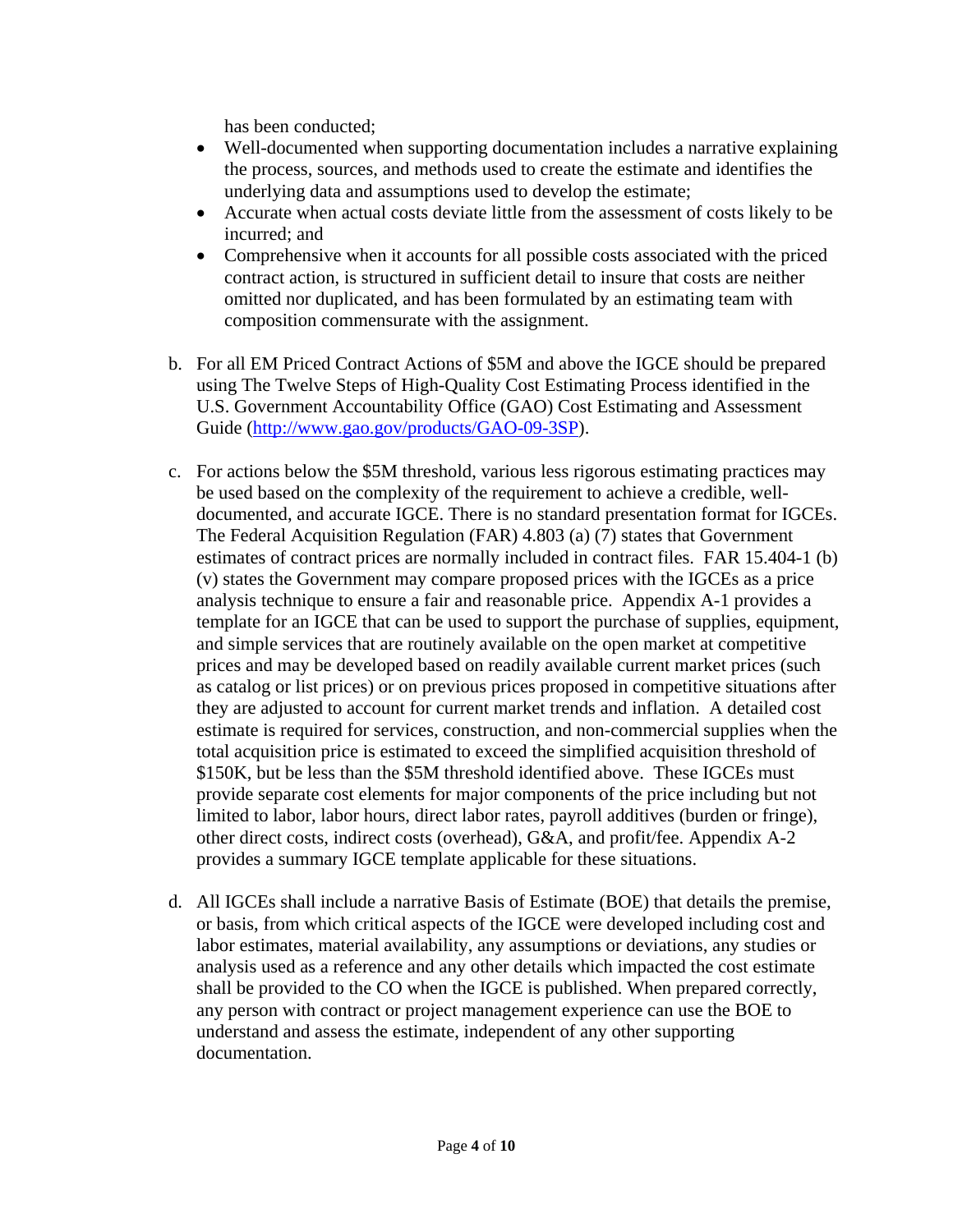# 5. **Safeguarding Independent Government Cost Estimates:**

- a. It is EM policy that access to information concerning the IGCE shall be limited to Government personnel whose official duties require knowledge of the estimate. An exception to this rule may be made during contract negotiations to allow the contracting officer to identify a specialized task and disclose the associated cost breakdown figures in the IGCE, but only to the extent deemed necessary to arrive at a fair and reasonable price. The overall amount of the Government's estimate shall not be disclosed except as permitted by agency regulations.
- b. All IGCEs will be marked with the following statement: "*FOR OFFICIAL USE ONLY"*. Detailed identification and protection requirements are contained in DOE Order 471.3, Identifying and Protecting Official Use Only Information and DOE Manual 471.3-1, Manual for Identifying and Protecting Official Use Only Information. In addition, if the IGCE has been prepared for a competitive source selection, the following marking should be applied: *"Source Selection Information – see Federal Acquisition Regulation (FAR) 3.104-4*".
- 6. **Responsibilities**: The following summarizes roles and responsibilities for the IGCE.
	- a. Site or Field Office Mangers are responsible for:
		- Ensuring that qualified cost estimating resources are made available to the AIPT or SEB, and CO; and
		- Ensure the necessary SOW or PWS meet the needs of the CO for each priced contract action.
	- b. Field Office Procurement Directors are responsible for:
		- Ensuring that IGCEs are completed in accordance with this Directive.
	- c. APM is responsible for:
		- Working with the Site or Field Office Manager and/or Field Office Procurement Directors to ensure that sufficient and adequate cost estimating personnel are available in a timely manner to meet the needs of the priced contract action; and
		- Ensuring that sufficient time is included in the acquisition schedule to adequately develop the preliminary (if required) and final IGCE.
	- d. CO is responsible for:
		- Making arrangements to obtain an IGCE prior to release of the final RFP, or after receipt of contractor's Request for Equitable Adjustment (REA) determined to have merit, for each priced contract action; and
		- Making arrangements to obtain an amended final IGCE prior to receipt of the proposal, if appropriate for each priced contract action.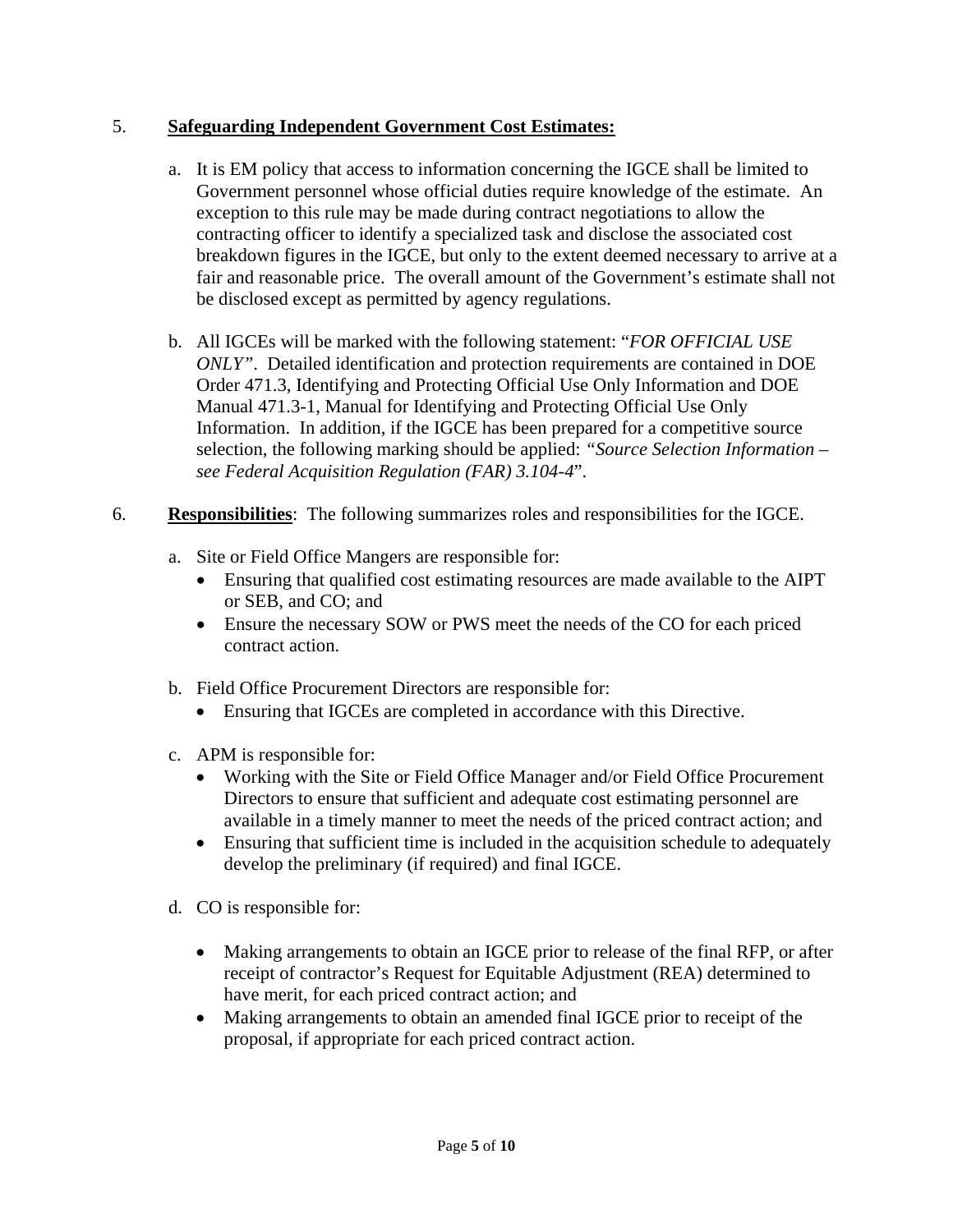- e. Federal Project Directors, Operations Activity Managers, and EM Program Managers are responsible for:
	- Defining the necessary contract technical requirements, performance work statements or scope of work (scope, schedule milestones, performance metrics, project/program assumptions, and program/project risks) that form the basis of the IGCE;
	- Communicating all changes in contract requirements in a timely manner to the cost engineers and cost estimators; and
	- Assisting cost engineers and/or cost estimators by conducting peer reviews if needed for the IGCE and supporting Basis of Estimate (BOE) document.
- f. Cost Engineers and/or Cost Estimators are responsible for:
	- Developing the IGCE in accordance with established DOE policies, guides, recommended practices, and this Directive;
	- Developing the Basis of Estimate (BOE) that describes how the IGCE was developed, and defines the information used in support of establishing the estimated costs;
	- Developing a sound BOE for the IGCE that may be used to support cost realism and/or and pricing analysis, and defines the information used in support of the IGCE;
	- Becoming familiar with the PWS/SOW and the program requirements that the acquisition or contract change is related to in order to provide a credible, welldocumented, accurate and comprehensive IGCE;
	- Assisting the CO to interpret and applying the IGCE for use in cost/price realism and cost/price analysis; and
	- Maintain and dispose the IGCE in accordance with established DOE Records Management requirements (DOE O 243.1A).

# 7. **Reference:**

- a. OMB, Circular A-11
- b. Office of Federal Procurement Policy, "*Guide to Best Practices for Performance-Based Service Contracting*" and *"The Seven Steps to Performance-Based Acquisition"*
- c. Federal Acquisition Regulation (FAR Part 15 & 36)
- d. DOE Acquisition Regulation (DEAR Part 915 & 936)
- e. DOE Acquisition Guide (Chapter 15.4-4)
- f. DOE Cost Guide (DOE G 413.3-21)
- g. GAO Cost Estimating and Assessment Guide (GAO-09-3SP)
- h. DOE O 413.3B (Program and Project Management for the Acquisition of Capital Assets)
- i. DOE O 430.1B, Change 1 (Real Property Asset Management)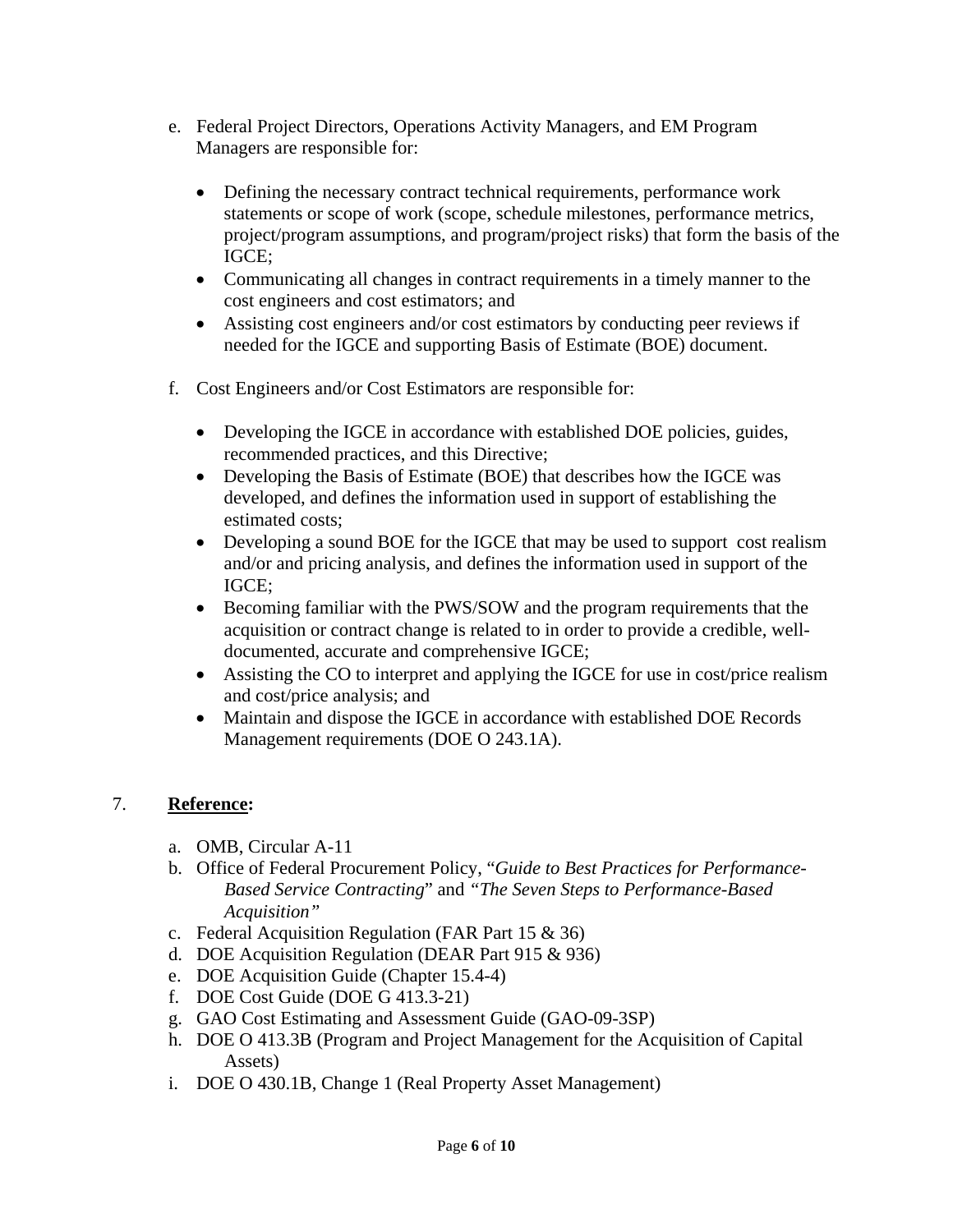- j. DOE 0 471.3, Admin. Chg. 1 (Identifying and Protecting Official Use Only Information
- k. DOE M 471.3-1, Admin. Chg. 1 (Manual for Identifying and Protecting Official Use Only Information)
- l. DOE 0 243.IA (Records Management Program)
- 8. **Point of Contact:** Mr. Terry 1. Brennan, Assistant Director, EM Consolidated Business Center, Office of Cost Estimating & Project Management Support, (513) 246-0546, terry.brennan@emcbc.doe.gov
- 9. **Procedures:**  None

#### 10. **Appendices:**

Appendix A-I: IGCE Example - Supplies Appendix A-2: IGCE Example - Services and Construction

Approved by

Signature: Name & Title: J. E. Surash, Deputy Assistant Secretary for Acquisition and Project Management

2/21/243

Date: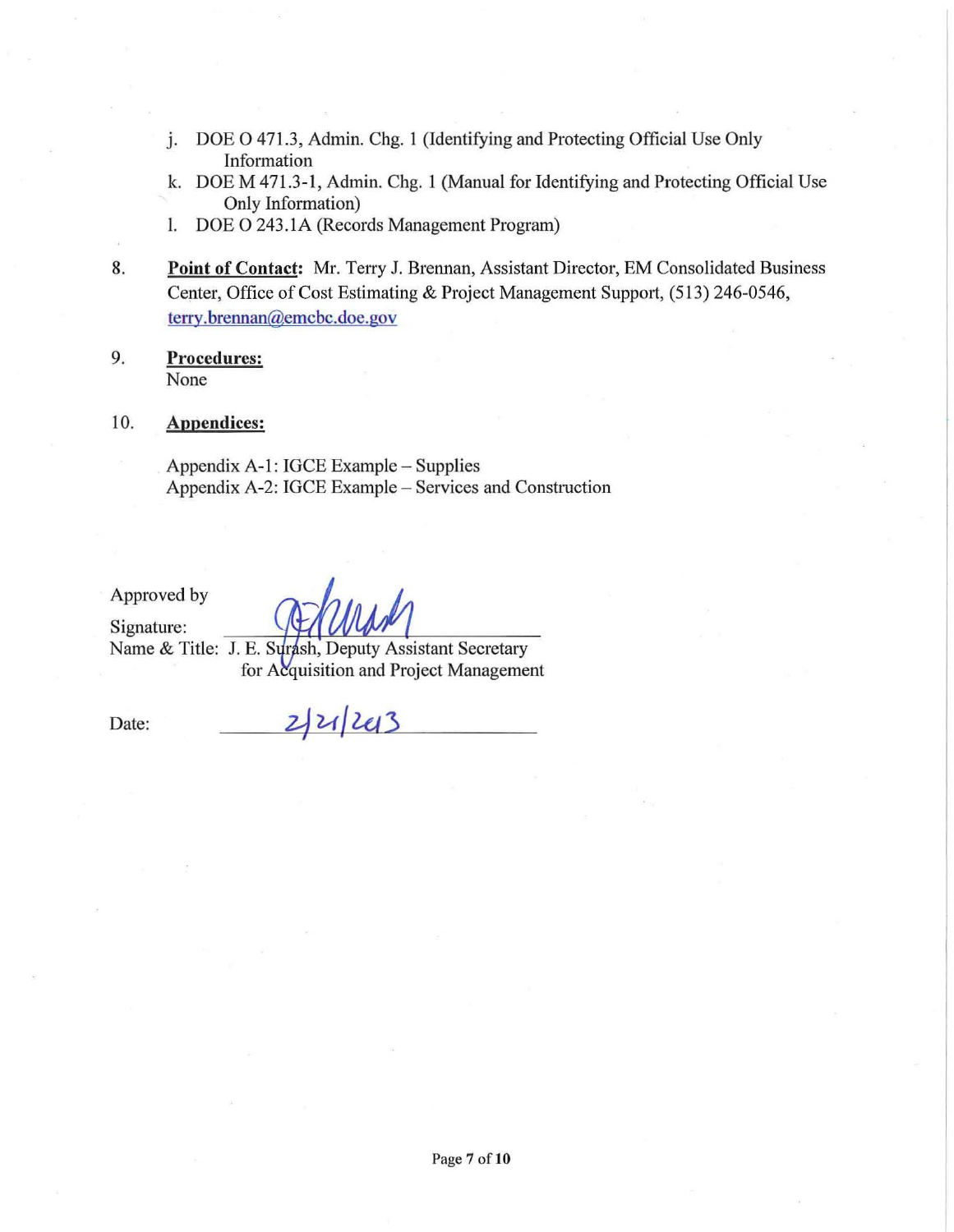#### **APPENDIX A-1**

## INDEPENDENT GOVERNMENT COST ESTIMATE TEMPLATE

## PRICE ESTIMATE (for Supplies)

#### SIMILAR PROCUREMENT (List as applicable)

| Reference | Date | Item Description<br>(Quantity & Unit Cost) | Price |
|-----------|------|--------------------------------------------|-------|
|           |      |                                            |       |
|           |      |                                            |       |

## ESTABLISHED CATALOG PRICE (List as applicable)

\_\_\_\_\_\_\_\_\_\_\_\_\_\_\_\_\_\_\_\_\_\_\_\_\_\_\_\_\_\_ \_\_\_\_\_\_\_\_\_\_\_\_

| Source | Date | Item Description<br>(Quantity & Unit Cost) | Price |
|--------|------|--------------------------------------------|-------|
|        |      |                                            |       |
|        |      |                                            |       |

## MARKET SURVEY (List as applicable)

| Source | Date | Item Description<br>(Quantity & Unit Cost) | Price |
|--------|------|--------------------------------------------|-------|
|        |      |                                            |       |
|        |      |                                            |       |

#### TOTAL of ALL LISTS

Prepared by:

Name Date

Approved by:

Name Date

\_\_\_\_\_\_\_\_\_\_\_\_\_\_\_\_\_\_\_\_\_\_\_\_\_\_\_\_\_\_ \_\_\_\_\_\_\_\_\_\_\_\_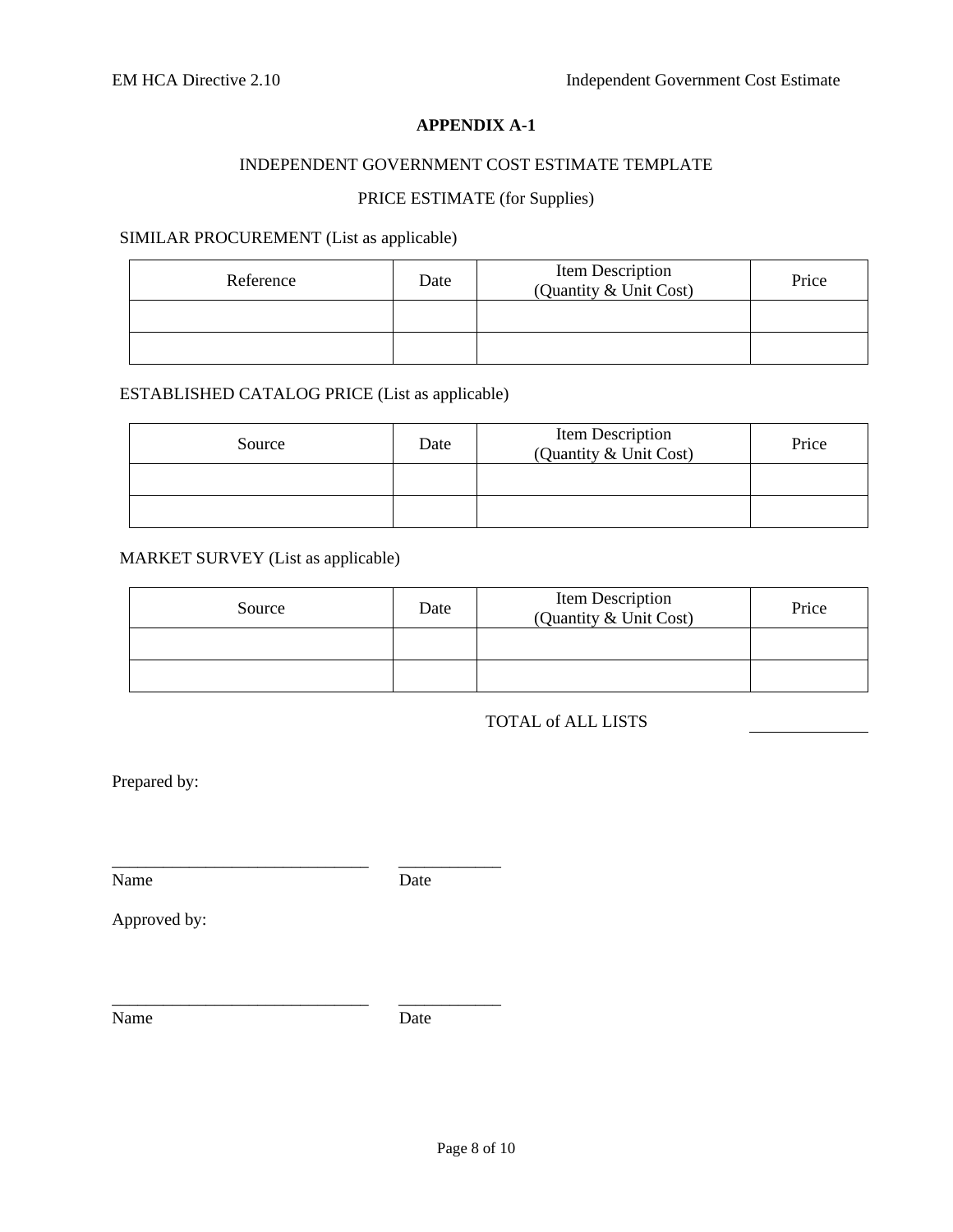#### **APPENDIX A-2**

#### INDEPENDENT GOVERNMENT COST ESTIMATE

#### **For Official Use Only**

# *Procurement Sensitive -- Source Selection Information*

#### *(Summary Cost Estimate Template for Services and Construction)*

|                                                                             | <b>Direct Labor Cost</b>                                                                                                        |                                  |                                                                                     |                                                          |                       |                  |                     |  |
|-----------------------------------------------------------------------------|---------------------------------------------------------------------------------------------------------------------------------|----------------------------------|-------------------------------------------------------------------------------------|----------------------------------------------------------|-----------------------|------------------|---------------------|--|
| <b>CLIN</b>                                                                 | Description of Service                                                                                                          |                                  | Labor Category                                                                      | Qty                                                      | <b>UOM</b>            | Unit Labor Cost  | <b>Total Direct</b> |  |
|                                                                             | or Work Performed                                                                                                               | (list by type)                   |                                                                                     |                                                          |                       | (Fully Burdened) | Labor               |  |
|                                                                             | (from PWS)                                                                                                                      |                                  |                                                                                     |                                                          |                       |                  |                     |  |
| 1                                                                           | Prepare NEPA Evaluation for DOE-EM Site X                                                                                       |                                  |                                                                                     |                                                          |                       |                  |                     |  |
| 1 <sub>0</sub>                                                              | <b>NEPA Evaluation</b>                                                                                                          |                                  | Jr. Environmental                                                                   | 680                                                      | Mhrs                  | \$95.00          | \$64,600            |  |
|                                                                             |                                                                                                                                 | Engineer                         |                                                                                     |                                                          |                       |                  |                     |  |
| 1 <sub>b</sub>                                                              | Field Investigations                                                                                                            | Survey Crew                      |                                                                                     | $\overline{2}$                                           | Weeks                 | \$1520.00        | \$3,040             |  |
| 1c                                                                          | Regulatory                                                                                                                      |                                  | Sr. Environmental                                                                   | 480                                                      | Mhrs                  | \$132.00         | \$63,360            |  |
|                                                                             | Compliance Review                                                                                                               | Engineer                         |                                                                                     |                                                          |                       |                  |                     |  |
|                                                                             |                                                                                                                                 |                                  | Note: Insert as many rows as needed to capture all labor activities being estimated |                                                          |                       |                  |                     |  |
|                                                                             |                                                                                                                                 |                                  | <b>Total Direct Labor</b>                                                           |                                                          |                       |                  | \$131,000           |  |
|                                                                             | Labor Additives or Indirect Costs                                                                                               |                                  | As percentage applied to total direct labor (32%)                                   |                                                          |                       |                  | \$41,920            |  |
|                                                                             |                                                                                                                                 |                                  |                                                                                     | (Describe components included in the supporting Basis of |                       |                  |                     |  |
|                                                                             |                                                                                                                                 |                                  | Estimate document)                                                                  |                                                          |                       |                  |                     |  |
|                                                                             | <b>Total Labor Cost</b>                                                                                                         |                                  |                                                                                     |                                                          |                       |                  | \$172,920           |  |
|                                                                             | <b>Supplies &amp; Other Direct Costs</b>                                                                                        |                                  |                                                                                     |                                                          |                       |                  |                     |  |
| <b>CLIN</b>                                                                 | Supplies & Other                                                                                                                |                                  | <b>Commodity Purchased</b>                                                          | Qty                                                      | <b>UOM</b>            | Unit Cost        | <b>Total Direct</b> |  |
|                                                                             | Direct Costs (List by                                                                                                           |                                  |                                                                                     |                                                          |                       |                  | Labor               |  |
|                                                                             | type)                                                                                                                           |                                  |                                                                                     |                                                          |                       |                  |                     |  |
| 1                                                                           | Prepare NEPA Evaluation for DOE-EM Site X                                                                                       |                                  |                                                                                     |                                                          |                       |                  |                     |  |
| 10                                                                          | <b>Supplies</b>                                                                                                                 |                                  | <b>General Office Supplies</b>                                                      | 1                                                        | Lump<br>Sum           | \$500.00         | \$500               |  |
| 1 <sub>b</sub>                                                              | Material                                                                                                                        | <b>Survey Tape &amp; Markers</b> |                                                                                     | $\mathbf{1}$                                             | Lot                   | \$250.00         | \$250               |  |
| 1c                                                                          | Equipment                                                                                                                       |                                  | Field Office Rental                                                                 | $\overline{2}$                                           | Month                 | \$2820.00        | \$5,640             |  |
| 1d                                                                          | Equipment                                                                                                                       |                                  | Survey Equipment (rental)                                                           | $\overline{2}$                                           | Weeks                 | \$2600.00        | \$5,200             |  |
| 1e                                                                          | Other Direct Cost                                                                                                               |                                  | Subcontract (H2O)                                                                   | 500                                                      | Gallons               | \$1.25           | \$ 625              |  |
|                                                                             | Note: Insert as many rows as needed to capture all Supplies & Other Direct Cost activities being estimated. Equipment rental or |                                  |                                                                                     |                                                          |                       |                  |                     |  |
|                                                                             | purchases should be itemized separately.                                                                                        |                                  |                                                                                     |                                                          |                       |                  |                     |  |
|                                                                             | <b>Total Supplies &amp; Other Direct Cost</b>                                                                                   |                                  |                                                                                     |                                                          |                       |                  | \$12,215            |  |
|                                                                             | INDIRECT COSTS (OVERHEAD), GENERAL and ADMINISTRATIVE, and PROFIT/FEE                                                           |                                  |                                                                                     |                                                          |                       |                  |                     |  |
|                                                                             | Subtotal (Labor and Other Direct Cost from above)                                                                               |                                  |                                                                                     |                                                          |                       |                  | \$185,135           |  |
|                                                                             | Indirect or Overhead Cost @ XX%                                                                                                 |                                  |                                                                                     |                                                          |                       |                  | \$74,050            |  |
|                                                                             | (Describe components included in the supporting Basis of Estimate document (required))                                          |                                  |                                                                                     |                                                          |                       |                  | \$259,185           |  |
| Subtotal<br>General & Administrative (G&A) @ XX%                            |                                                                                                                                 |                                  |                                                                                     | \$20,735                                                 |                       |                  |                     |  |
| (Describe components included in the supporting Basis of Estimate document) |                                                                                                                                 |                                  |                                                                                     |                                                          |                       |                  |                     |  |
| Subtotal                                                                    |                                                                                                                                 |                                  |                                                                                     |                                                          |                       |                  |                     |  |
|                                                                             | Profit or Fee @ XX%                                                                                                             |                                  |                                                                                     |                                                          | \$279,920<br>\$27,992 |                  |                     |  |
| (Describe components included in the supporting Basis of Estimate document) |                                                                                                                                 |                                  |                                                                                     |                                                          |                       |                  |                     |  |
|                                                                             | <b>Total Estimated Cost</b>                                                                                                     |                                  |                                                                                     |                                                          |                       | \$307,912        |                     |  |
|                                                                             |                                                                                                                                 |                                  |                                                                                     |                                                          |                       |                  |                     |  |